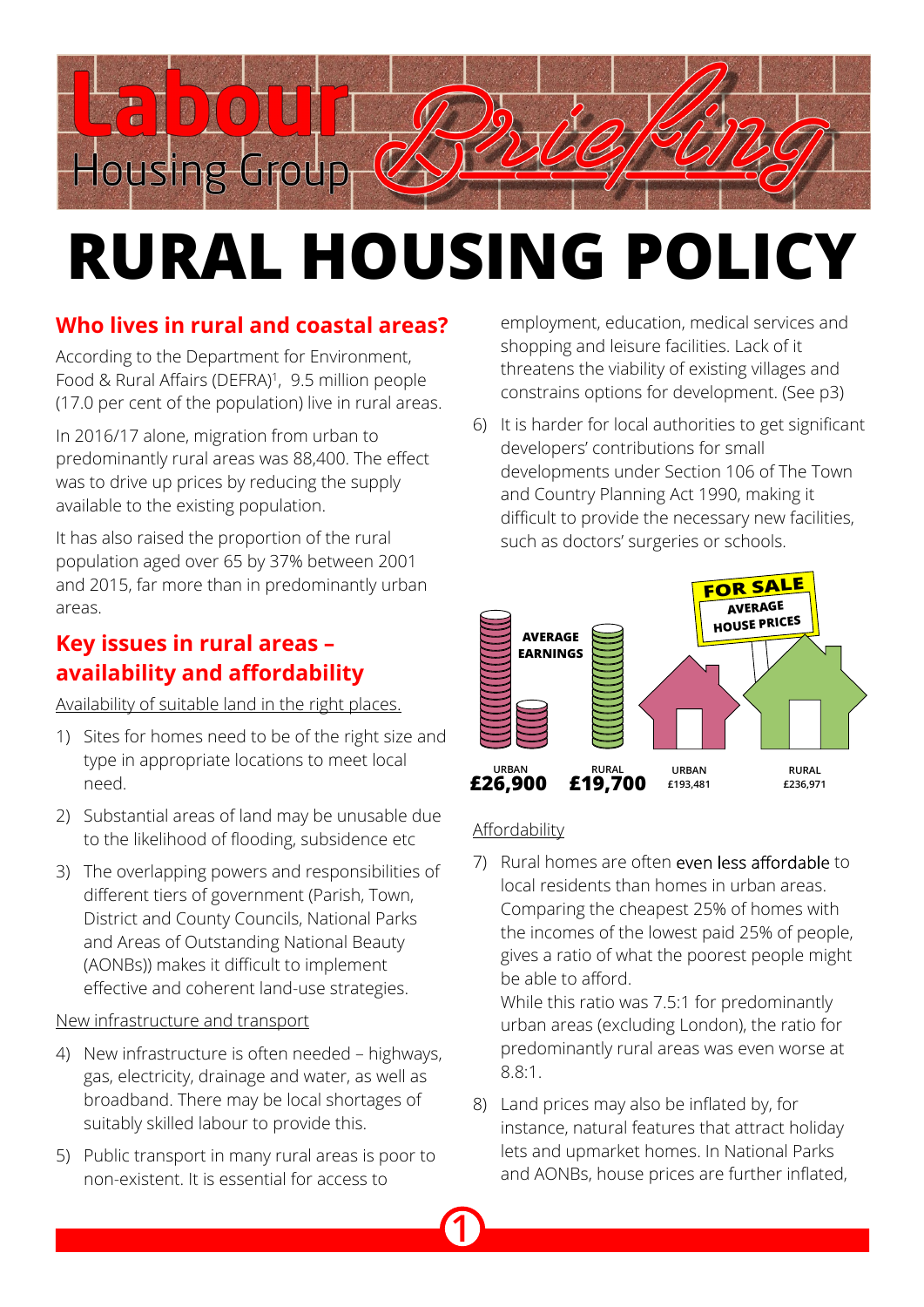with the average house prices 11 times the local earnings<sup>1</sup>.

- 9) Online lettings, such as Airbnb, in areas such as the Lake District and Devon account for as much as 20% of listings.<sup>2</sup>
- 10) Not all homes described as "affordable" really are for those on low incomes. For instance, in 2017-18, only 1,310 of 12,550 new "affordable homes" were social rented.<sup>3</sup>
- 11) Small developments spread over wide areas are more costly to develop, less profitable for the private sector and therefore unlikely to happen without public sector intervention.
- 12) Finance for mortgages may be harder to get while insurance premiums can be prohibitively expensive.

# **Current policy failings**

There has been a lack of consistent focus on the needs of rural populations, with frequent central government reorganisations and ministerial changes blurring the issue. Cuts in local authority funding have made it very difficult for small rural District Councils, which are the Housing Authority, to play a significant role.

- a) Housing developers have made extensive use of viability assessments to avoid Section 106 requirements to provide affordable housing.
- b) Change of use of existing dwellings to second homes or holiday letting reduces the supply of housing to local residents and reduces the permanently resident population which undermines the viability of local services and the communities themselves.
- c) The Rural Enablers initiative, which is the Government's key instrument for facilitating small-scale affordable housing schemes in villages is under-resourced, ineffective and lacks scrutiny.
- d) The New Homes Bonus has encouraged District Councils to favour large building schemes that are less likely to meet local need.
- e) Planning guidance, such as the National Planning Policy Framework, discourages provision of affordable housing for residential developments of fewer than 10 homes, except in rural areas such as National Parks and AONBs.
- f) Conservative-controlled councils have often outsourced their direct housing functions, thus increasing their dependence on the private sector and housing associations.

# **What are Labour's policies?**

The 2019 General Election Manifesto did not focus closely on rural issues. The housing policies were comprehensive and progressive but made few references to rural issues, although the proposal to re-instate the Agricultural Wages Board was welcome.

Labour's earlier Rural Manifesto (2015) looked at a whole range of issues relevant to rural areas and set out the basis for a comprehensive integrated approach to housing and the other issues. *It is still a useful reference (see page 4).*

In *Housing For the Many – A Labour Party Green Paper April 2018*, Labour promised it would remove the viability loophole which allows developers to avoid affordable housing obligations and introduce a presumption that there is no development without affordable housing, including smaller and rural sites.

At its Party Conference in 2018, Labour announced policy on second homes used as holiday homes, saying that Labour would charge a levy on such homes equivalent to doubling council tax, with an average levy of £3,000 a year. The money raised would be used to tackle homelessness, particularly children in temporary accommodation.

Labour's 2019 *A Plan for Nature – Our Manifesto for the Environment* promised revised national guidance on building housing in areas at risk of flooding and that it would work with house builders and councils to ensure it is implemented.

*Plan for Nature* also pledged more County Farms, union representation and fair wages for all food and agricultural workers.

**2**

<sup>&</sup>lt;sup>1</sup> Source: Lloyds Bank

<sup>2</sup> Source: Guardian 20 Feb 2020

<sup>3</sup> Source: DEFRA rural housing statistics Jan 2020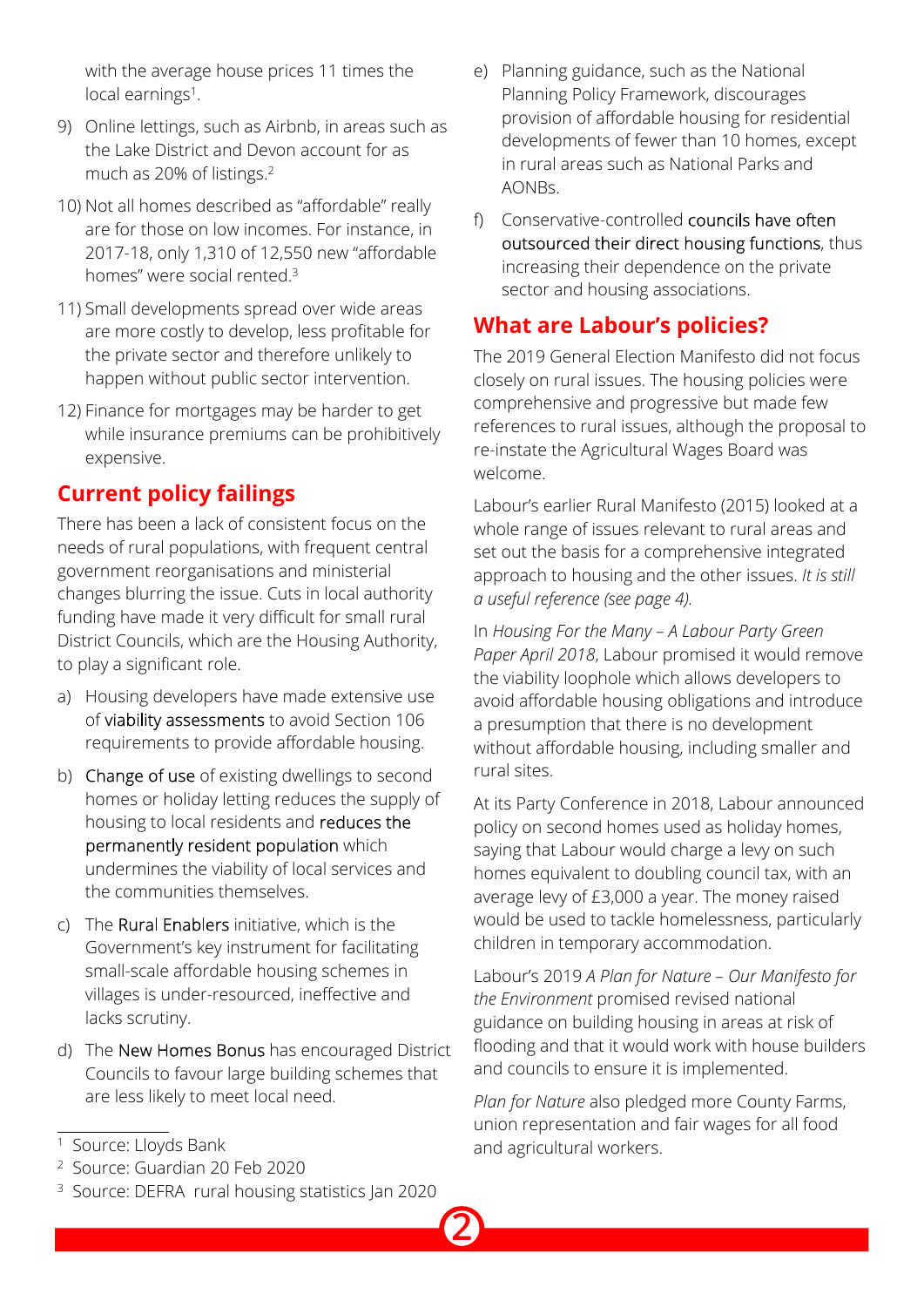# **What does LHG think?**

#### Overview

The shortage of affordable housing in rural areas is acute and adversely affects significant numbers of people who live there. Solutions to housing issues demand an integrated approach which also looks at transport and access to jobs and services.

To prioritise meeting the needs of the existing local community, new, small scale developments need to be integrated into villages which may be scattered across large areas.

Additionally, rural areas need to cope with inward migration and the resulting changes to the demographic.

There are also issues concerning the restructuring of the rural economy and stewardship of the environment.

Review and reform of government structures and roles will be required to provide effective and accountable delivery of the additional housing that is needed, including the appropriate support of community-led projects.

#### Political Context

Many rural areas are dominated by Conservative Councils and Conservative Members of Parliament.

This may have led some in the Labour Party to see rural issues as having a lower priority than the urban issues with which the Party is more familiar.

However there are many people living in these areas who do vote Labour and others who would if they were convinced that Labour took rural problems seriously.

There is clearly work to be done to produce a compelling manifesto for rural areas which could sit within the next General Election manifesto but also provide material for Party campaigners in rural areas in Council elections.

#### This is only likely to happen if the Party is convinced that this is worth doing.

*If you are interested in progressing these ideas, please contact Mick Johnston of Thirsk & Malton CLP (Ryedale and Hambleton Districts) at [mick.johnston@gmx.co.uk](mailto:mick.johnston@gmx.co.uk)*

#### **Sources**

The future of rural bus services in the UK at Better Transport campaign

[https://bettertransport.org.uk/sites/default/files/research](https://bettertransport.org.uk/sites/default/files/research-files/The-Future-of-Rural-Bus-Services.pdf)[files/The-Future-of-Rural-Bus-Services.pdf](https://bettertransport.org.uk/sites/default/files/research-files/The-Future-of-Rural-Bus-Services.pdf)

Statistical Digest of Rural England 2019 can be found at: [https://www.gov.uk/government/statistics/statistical-digest](https://www.gov.uk/government/statistics/statistical-digest-of-rural-england)[of-rural-england](https://www.gov.uk/government/statistics/statistical-digest-of-rural-england)

Labour's Rural Manifesto launched 28/04/15 can be found at: [https://action.labour.org.uk/page/-](https://action.labour.org.uk/page/-/RURAL%20MANIFESTO%20FINAL.pdf) [/RURAL%20MANIFESTO%20FINAL.pdf](https://action.labour.org.uk/page/-/RURAL%20MANIFESTO%20FINAL.pdf)

Land for the Many can be found a[t:](https://action.labour.org.uk/page/-/RURAL%20MANIFESTO%20FINAL.pdf) [https://labour.org.uk/wp](https://labour.org.uk/wp-content/uploads/2019/06/12081_19-Land-for-the-Many.pdf)[content/uploads/2019/06/12081\\_19-Land-for-the-Many.pdf](https://labour.org.uk/wp-content/uploads/2019/06/12081_19-Land-for-the-Many.pdf)

#### **What is "***Land for the Many"*

A report commissioned by the Labour Party, edited by the journalist George Monbiot authors Robin Grey, Tom Kenny, Laurie Macfarlane, Anna Powell-Smith, Guy Shrubsole and Beth Stratford.

Its recommendations are to: -

- Set an explicit goal of stabilising land and house prices,
- Expand social housing
- Reform the private rented sector
- Reform taxation of land and property
- Replacing Council Tax with a Progressive Property Tax
- Replace Inheritance Tax with a Lifetime Gifts Tax
- Replacing business rates with a Land Value Tax

The report's recommendations were welcomed as a contribution to the discussion of these issues.

#### **What Is the Labour Housing Group?**

The Labour Housing Group is a lobbying group that is affiliated to the Labour Party and dedicated to the development of a socialist housing policy.

#### **You can contact us at**

**[http://labourhousing.org/#main-contact-form]( http://labourhousing.org/)**

#### **You can join us at <http://labourhousing.org/account/join>**

**3**